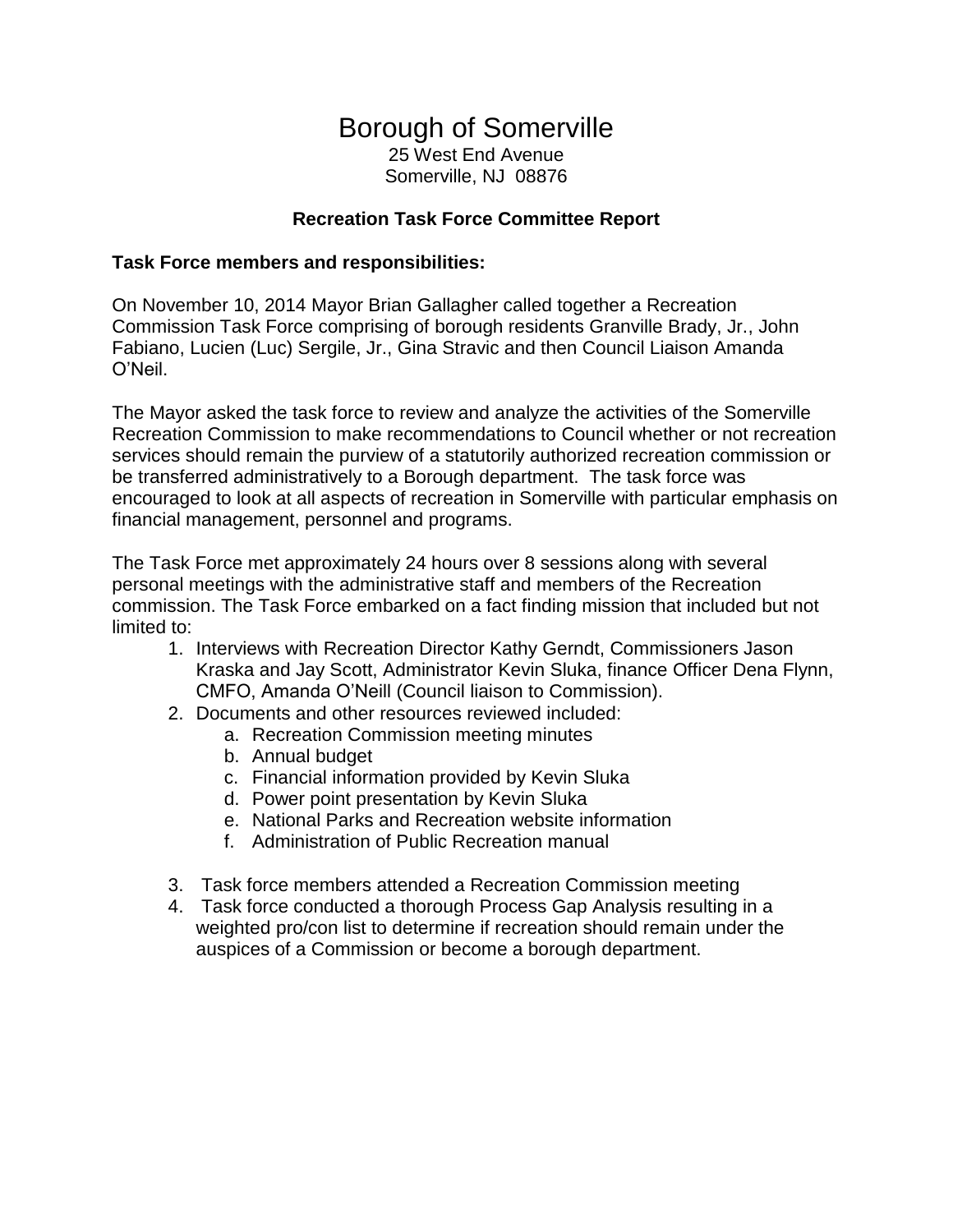#### **Recent History of Recreation in Somerville:**

The Somerville Recreation Commission has existed for many years. The revised ordinance Ch. 36 Ordinance #1080 was approved by Council on April 16, 1990 and reflected the NJ statute creating and enumerating the duties and powers of recreation commissions. The Commission has 7 members with up to 2 alternate members. Commissioners are appointed by the mayor for staggering terms of 1, 3 and 5 years. The Commission is responsible for hiring staff, operating recreation programs, collecting fees and other duties as required for the operation of a recreation program. The Commission has 4 working sub-committees including a finance committee and a personnel committee.

The recreation director is accountable to the Commission. The position was, for many years, filled by recreation director Frank Quinn. Upon his retirement 2 new directors were appointed that subsequently left employment after a short time. The present full time acting director is Kathy Gerndt who has been in the position less than a year. She has a part time assistant. Employee salaries are paid from the general revenue that allocates approximately \$125,000 annually. The Borough pays for liability insurance, employee health and benefits and maintenance of the parks as well. Other expenses are covered by the Recreation Trust account that is dependent upon revenue from program activities.

A Process GAP Analysis was conducted to review key areas of administration and operations with recommendations for improvement if needed.

1- Does the commission define objectives?

No annual written objectives required

**Recommendation:** Create and approve clear written annual objectives developed and approved by the Recreation Commission and distributed to Mayor and Council and other interested parties.

2- Is there a process to inform the council of the commissions' scope and long range plans?

> **Recommendation:** Develop a 3-5 year strategic plan which incorporates periodic reviews/revisions

3- Is there a process to establish a sound financial fiscal plan to achieve recreation goals?

> **Recommendation:** More transparency required. Need to review, track and manage an annual budget and develop a basic written financial plan. Furthermore the need to follow general accounting procedures is required and the institution of a computerized software program is recommended.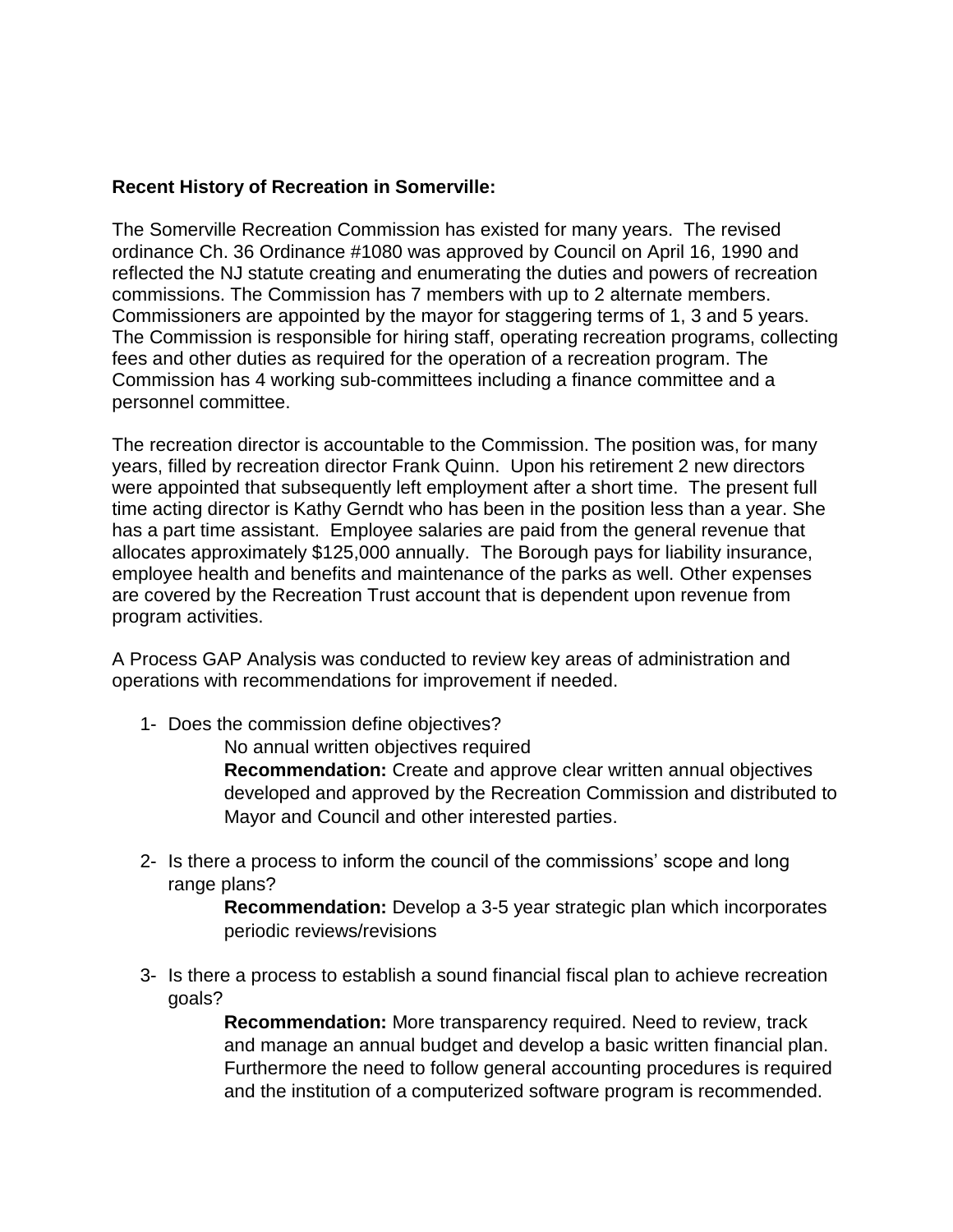4- Does the board have a process to approve the budget and exert control over expenditures?

See 3

- 5- Is there a process to evaluate services in relation to objectives? No written evaluations or surveys. **Recommendation:** Consider written evaluation of programs. Consider conducting surveys of recreation needs of the community.
- 6- Is there a process to review the effectiveness of programs? No written documentation provided **Recommendation:** Consider written evaluation of existing recreation programs. Documented review and actions-- input into strategic plan. Provide as a public document.
- 7- Are policy making and executive functions defined?

Board should strive to maintain a working relationship with recreation director.

**Recommendation:** Board should clarify roles in a succinct job description with clear annual goals and objectives defined annually and measured with appropriate performance evaluation tools.

- 8- Are administrative details well defined? See item#7
- 9- Does Commission have written policies?

**Recommendation:** Review Policies annually and input into the annual report.

10-Does the commission have bi-Laws?

Not provided.

**Recommendation:** Unclear if they exist. If they do exist they must be reviewed/updated and given a 3-5 year re-review. If they do not exist they should be drafted.

11-Is there a process to appoint commissioners based on commission need and individual qualification?

Good process in place

**Recommend** appointments to assure diversification. Seek appropriate skill sets to satisfy the needs of the commission.